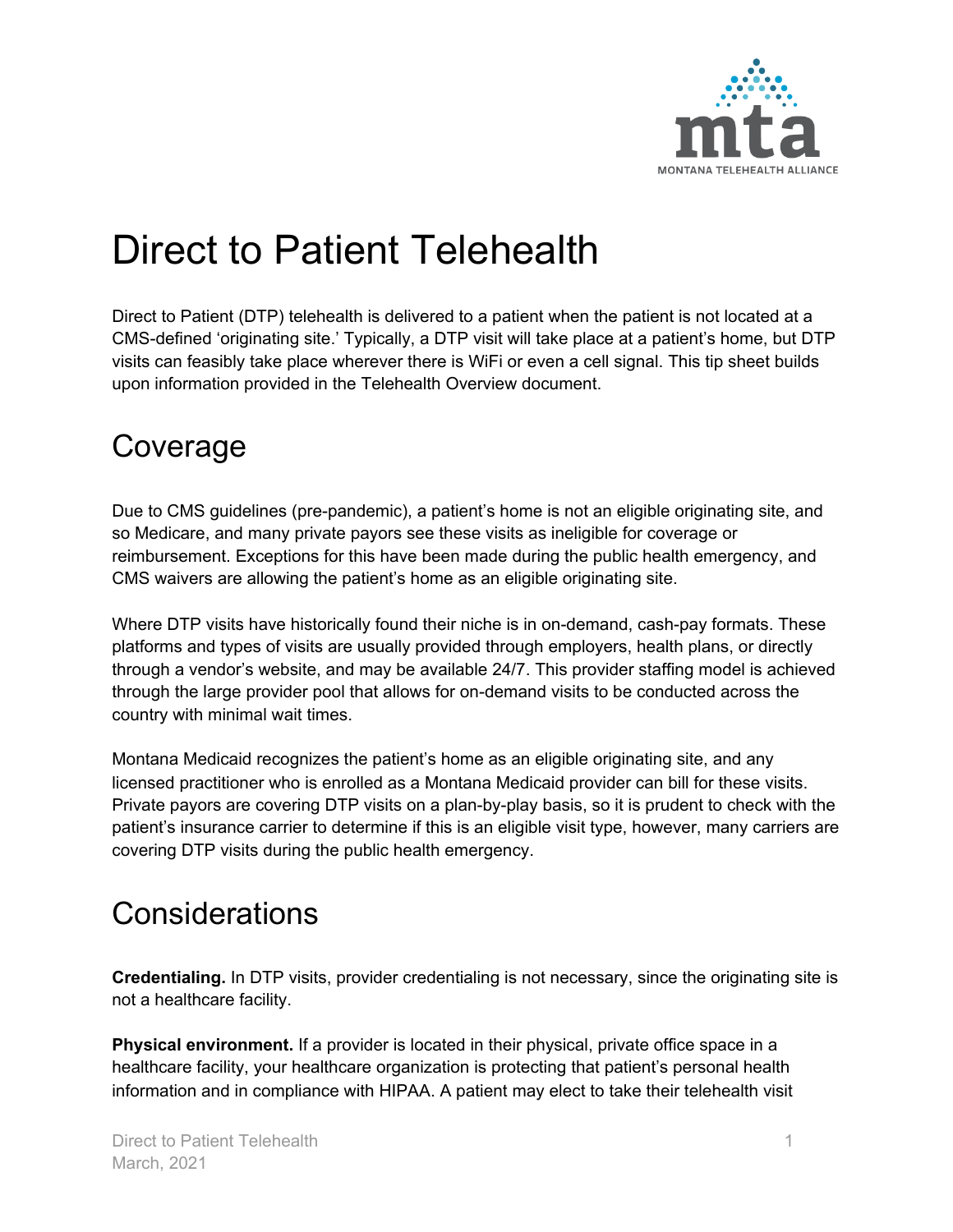

outside of the privacy of their home- due to their work schedule, not having good connectivity in their home, or a variety of other reasons. If a patient chooses to conduct their telehealth visit in a public location, or area where other people may overhear the conversation, that is their choice to discuss their PHI in a public space where others may overhear, but the health care provider is not in violation of HIPAA.

## Geographic Restrictions and Provider Licensure

On the Telehealth Overview, we defined the originating site as where the patient is located. For the purposes of a direct to patient telehealth visit, this gives the patient a lot of flexibility, and a patient may not think twice about taking their telehealth visit outside of Montana.

Health care providers must be licensed in the state where the patient is located when seen for a telehealth appointment. Some states are relaxing rules regarding licensure during the current public health emergency. The Federation of State Medical Boards is tracking adjustments by states; the full current list can be obtained [here.](https://www.fsmb.org/siteassets/advocacy/pdf/states-waiving-licensure-requirements-for-telehealth-in-response-to-covid-19.pdf) Some state licensing boards include Montana as part of their interstate licensure compact. Montana is part of the Interstate Medical [Licensure](https://www.imlcc.org/) [Compact.](https://www.imlcc.org/) Interstate licensing compacts exist for other clinical licensures, make sure to check with yours if this is something you wish to pursue.

In order to avoid conducting visits with patients outside of Montana, we strongly recommend that you verify the patient's location before you connect them with their provider as part of your scheduling, reminder, and registration scripting. If you find that a patient is outside of the geographic bounds of the state of Montana, it is recommended that you reschedule the visit for when the patient is back in-state, otherwise the provider is practicing outside of their licensure.

#### Tips for Technical Success

It may be appealing to focus on DTP visits from a logistical standpoint- you don't have to worry about credentialing, or scheduling with another healthcare facility, but there are tradeoffs with this. One of the biggest challenges when connecting directly to a patient is the lower success rates of these visits due to issues with technology.

Successful video visits require adequate bandwidth to the patient's home/phone, a device with a camera and microphone (phone, tablet, or laptop), a person able to manage it, and a little patience. While many homes have bandwidth and wireless plans, many do not, and broadband and 3G become more of a rarity in rural areas. Bandwidth can become an issue when multiple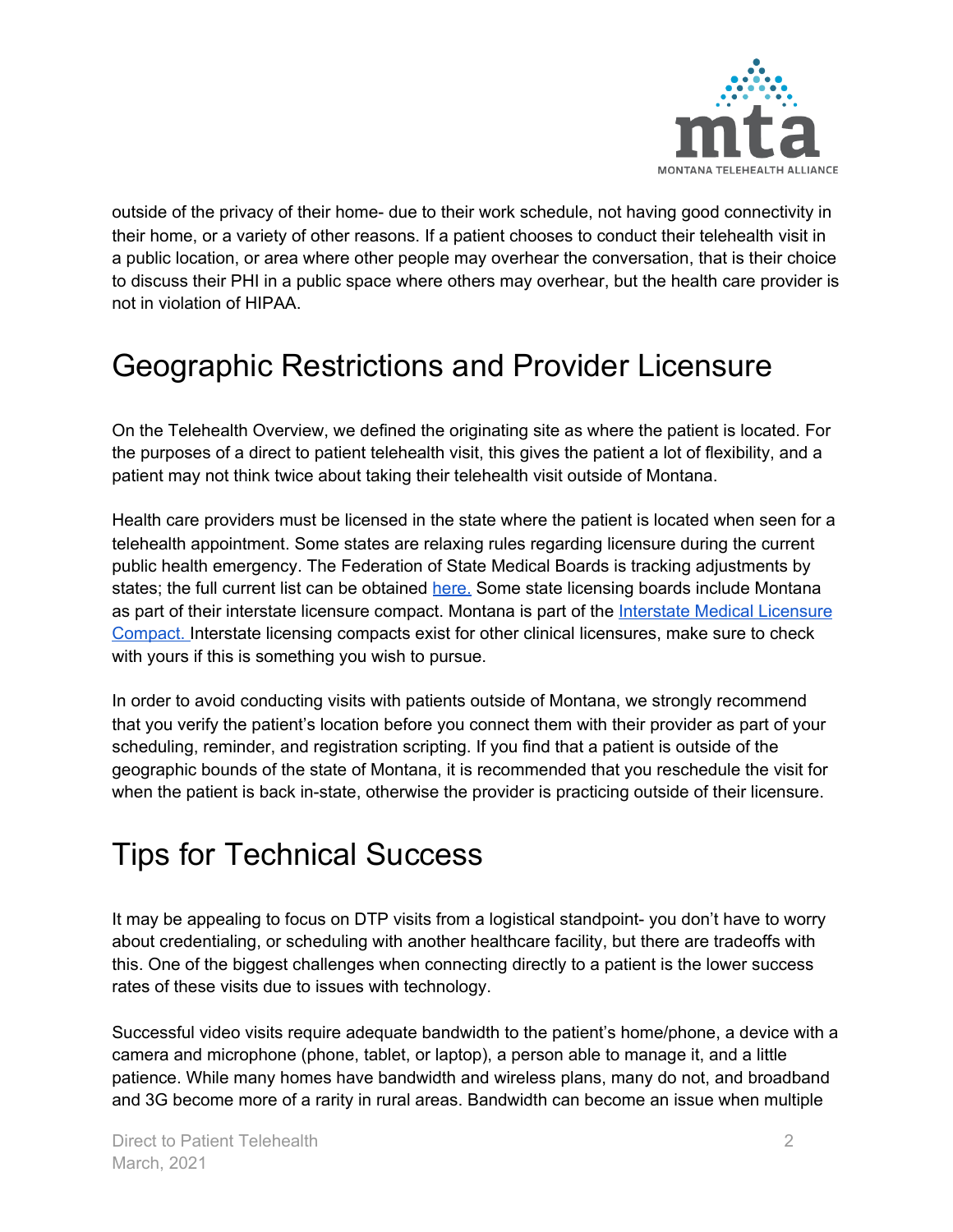

people in the household are taking up the available bandwidth with their activities (streaming, working, gaming, etc). People of all ages have varying degrees of comfort with technology, and some patients will require more support to ensure a successful visit.

Taking all of these factors into account, there is plenty of room for errors, which can be frustrating for patients, staff, and providers. Conducting test visits prior to the scheduled appointment can help ensure success, and allows more time for troubleshooting. Test visits can be time consuming, and requires a staff member to be skilled in the areas of customer service and technical support.

Direct to Patient visits, when successful, come with a very high patient satisfaction rate. Patients appreciate the convenience, and may be more comfortable and relaxed having the visit in their home. It can also be insightful for providers to see a patient in their home environment, which may help add context to their medical situation.